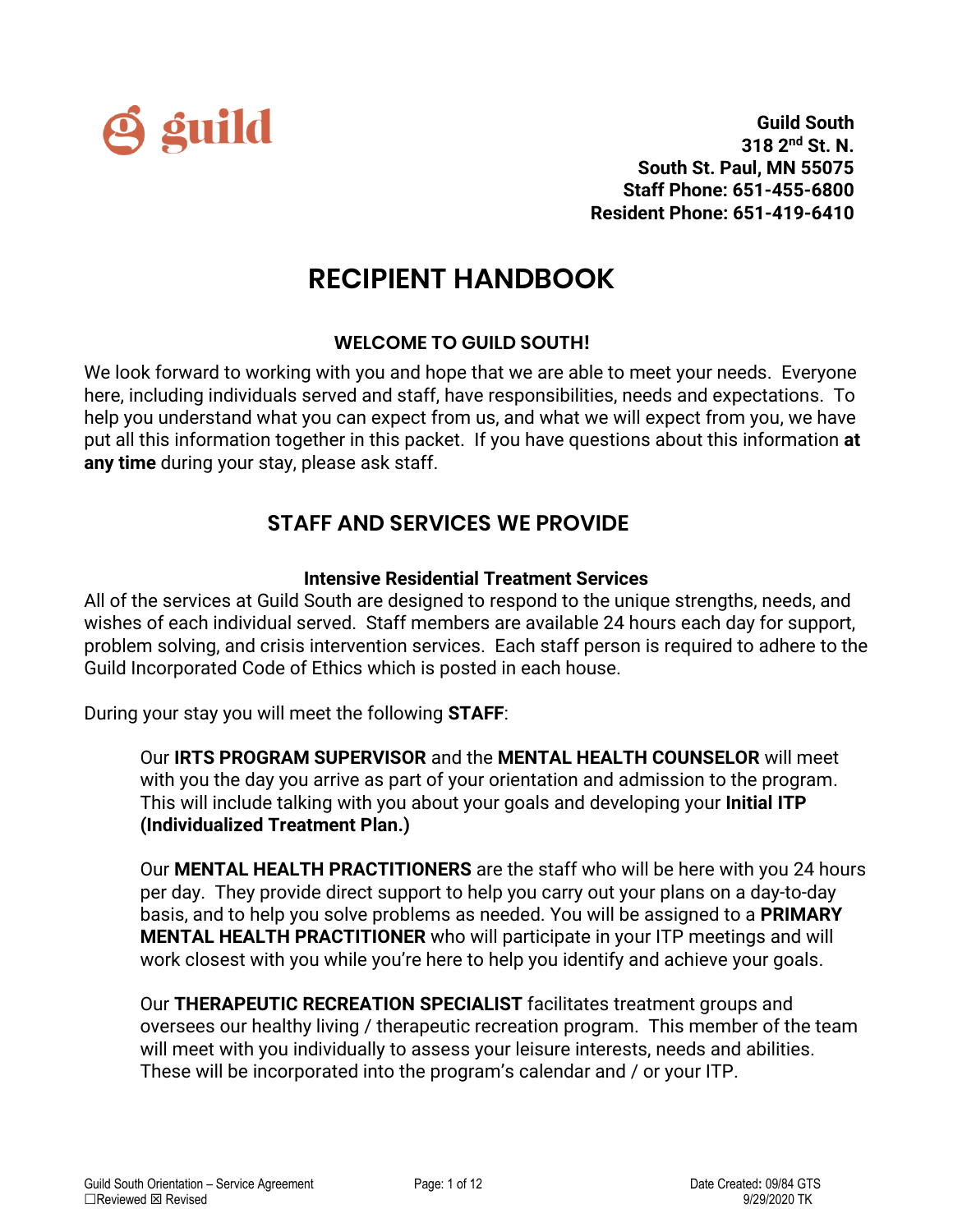Our **PEER RECOVERY SPECIALIST** facilitates treatment groups and provides peer mentoring, support and education during your stay. This member of the team will meet with you individually to help you identify your IMR / recovery goal, as well as your WRAP (Wellness Recovery Action Plan) before you discharge.

Our **HOUSEHOLD COORDINATOR** plans our menus, oversees the housekeeping and kitchen assignments, and teaches independent living skills, including meal preparation.

Our **CLINICAL SUPERVISOR** and our **PROGRAM MANAGER** oversee services and staff at Guild South IRTS and Maureen's House Crisis Stabilization (the program adjacent to Guild South.) Our Clinical Supervisor provides clinical consultation for staff and clients in both programs. The **Clinical Supervisor** will meet with you to complete a Diagnostic Assessment and Substance Abuse Assessment. These assessments will help you and staff identify your treatment goals and strategies to meet your individual recovery needs.

Our **RN (Registered Nurse**) oversees your medications and doctor appointments. This member of the team will communicate with your external providers (psychiatrist, physician) and pharmacy during your stay. The RN will provide education to you about your medications and physical health and will be available to discuss / address health concerns or questions you may have.

Our **PROGRAM ASSISTANT** assists with accounting and billing for our services. The PA can help you apply for financial assistance.

The following is the **GROUP** schedule / types of **GROUPS** we provide:

| <b>Monday through Friday</b>              |                                                              |  |
|-------------------------------------------|--------------------------------------------------------------|--|
| $8:30$ am - $9:30$ am                     | Wake up calls, breakfast and morning medications             |  |
| $9:30$ am $-10:00$ am                     | <b>Symptom Management or Household Chores</b>                |  |
| 10:00 am $-10:30$ am                      | <b>Free Time</b>                                             |  |
| 10:30 am $-$ 11:30 am                     | Illness Management & Recovery or Integrated Dual Disorder    |  |
| <b>Treatment</b>                          |                                                              |  |
| 11:30 am $-$ 1:00 pm                      | Lunch & Free Time                                            |  |
| 1:00 pm $-$ 2:00 pm                       | <b>Healthy Living Skills and Therapeutic Recreation</b>      |  |
| $2:30 \text{ pm} - 5:00 \text{ pm}$       | Free Time and evening medications                            |  |
| $5:00 \text{ pm} - 6:00 \text{ pm}$       | Dinner and Clean-Up                                          |  |
| $6:00 \text{ pm} - 6:30 \text{ pm}$       | <b>Treatment goals, Illness Management &amp; Recovery or</b> |  |
| <b>Integrated Dual Disorder Treatment</b> |                                                              |  |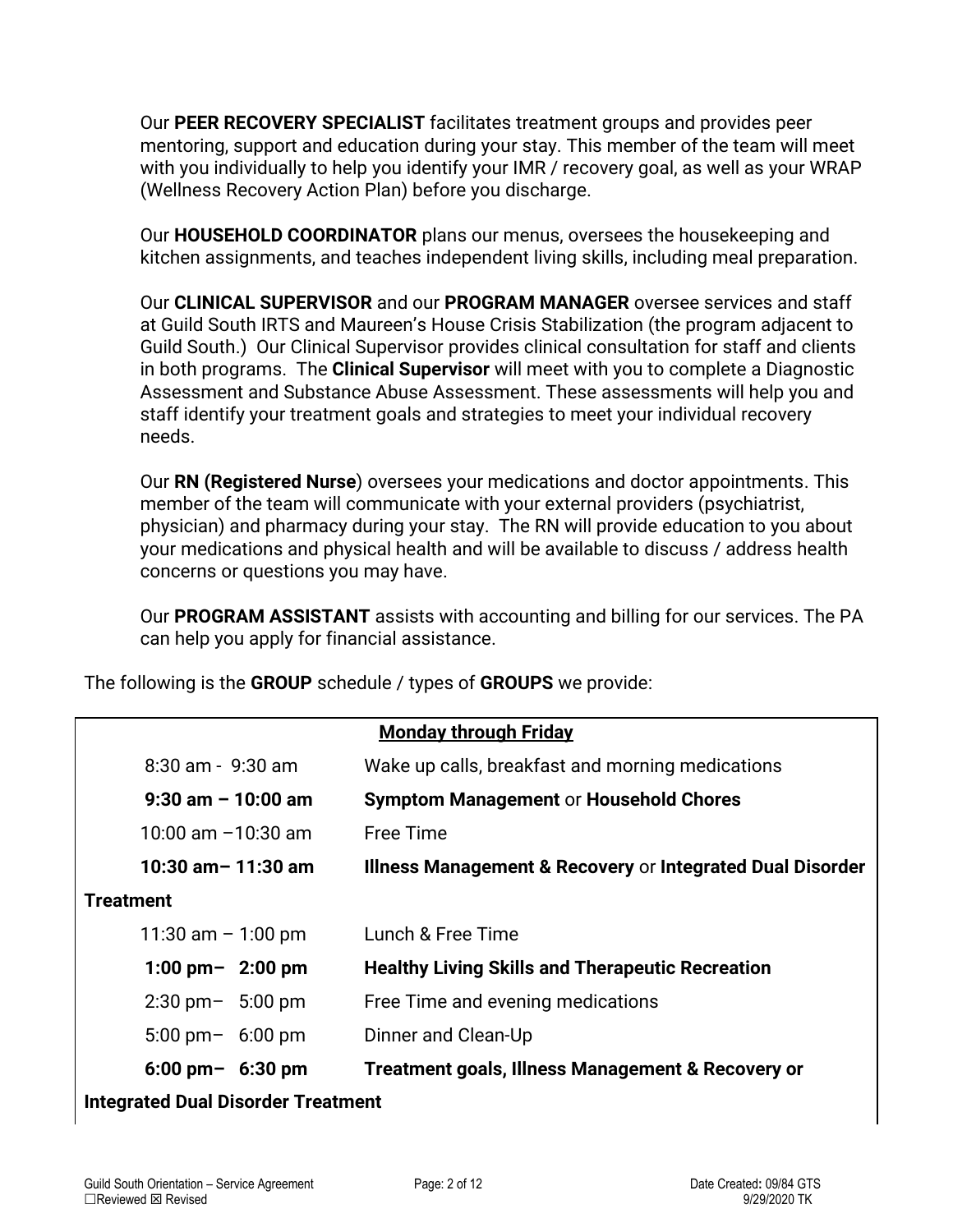| $7:00 \text{ pm} - 11:00 \text{ pm}$                              | Free Time and bedtime medications (Curfew is 11:00pm)   |  |
|-------------------------------------------------------------------|---------------------------------------------------------|--|
| *No 6:00pm Group on Fridays *                                     |                                                         |  |
| <b>Saturdays</b>                                                  |                                                         |  |
| $9:30$ am - 10:30 am                                              | Wake-up calls, morning medications and breakfast        |  |
| 11:00 am - 11:30 am                                               | <b>Symptom Management</b>                               |  |
| 11:30 am - 12:30 am                                               | Lunch                                                   |  |
| $1:00 \text{ pm} - 2:00 \text{ pm}$                               | <b>Healthy Living Skills and Therapeutic Recreation</b> |  |
| $2:30 \text{ pm} - 5:00 \text{ pm}$                               | <b>Free Time</b>                                        |  |
| $5:00 \text{ pm} - 6:00 \text{ pm}$                               | Dinner and Clean-up                                     |  |
| $6:00 \text{ pm} - 6:30 \text{ pm}$                               | <b>Healthy Living Skills and Therapeutic Recreation</b> |  |
| $7:00 \text{ pm} - 11:00 \text{ pm}$                              | Free Time and Bedtime medications (Curfew is 11:00pm)   |  |
| *No mandatory groups on Sundays, but optional ones are provided.* |                                                         |  |

Our group schedule is also based on input from our current residents. We make every attempt to tailor our programming to what our current residents want and need.

See below for a complete description of the following groups: Illness Management & Recovery, Dual Disorder Treatment, Healthy Living Skills and Therapeutic Recreation, Family Services, Crisis Prevention Planning, Wellness Recovery Action Plans and Yoga.

#### **IMR: Illness Management and Recovery**

The Illness Management and Recovery Program consist of a series of weekly group sessions to help people who have experienced psychiatric symptoms develop personalized strategies for managing their mental illness and moving forward in their lives. The curriculum offers a variety of information, strategies and skills that people can use to further their own recovery. The educational handouts that will be reviewed and discussed during group sessions include the following: Recovery Strategies, Practical Facts about Schizophrenia, Practical Facts about Bipolar Disorder, Practical Facts about Depression, The Stress-Vulnerability Model and Treatment Strategies, Building Social Support, Using Medication Effectively, Drug and Alcohol Use, Reducing Relapses, Coping with Stress, Coping with Problems and Persistent Symptoms and Getting Your Needs Met in the Mental Health System.

Educational handouts will include, but are not limited to, the following: Effective Treatments, Characteristic Symptoms, Early Warning Signs of Relapse, Strategies for coping with and decreasing symptoms, Strategies for coping with and decreasing stress, Development of social skills and a support system, Importance of medications in correcting chemical imbalances in the brain, Benefits to avoiding alcohol / drug use, Reduce relapses and hospitalizations, Define what recovery means to you and Make progress toward personal goals / dreams and recovery.

#### **IDDT: Integrated Dual Disorder Treatment**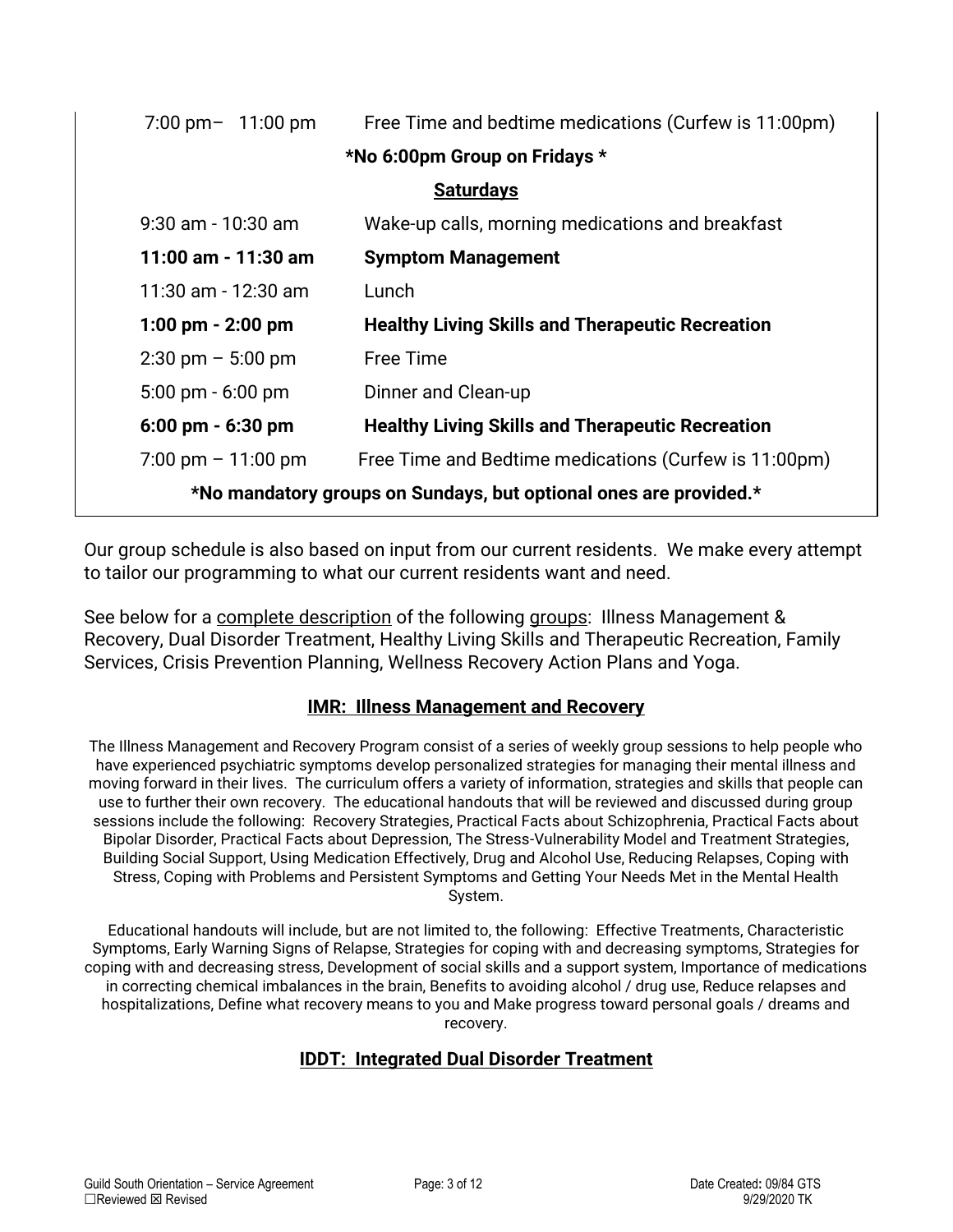"Integrated Dual Disorder Treatment" refers to treatment modules used with people who have a mental illness and a co-occurring substance use disorder. Mental and substance use conditions often co-occur. In other words, individuals with substance use conditions often have a mental health condition at the same time, and vice versa. Effective treatment focuses on both disorders at the same time, which is called integrated treatment.

IDDT is associated with lower costs and better outcomes, including: Reduced substance use, improved mental health symptoms and functioning, decreased hospitalizations, increased housing stability, fewer arrests and improved quality of life. Integrated treatment can stabilize symptoms of co-occurring disorders and provide the foundation for lasting recovery from substance use and psychiatric disorders.

The IDDT Program consists of group sessions providing education about substance use and psychiatric disorders, their interaction, common problems, causes and the options for treatment. Sessions will include, but are not limited to, the following: Major Depression, Club Drugs, Cocaine, Bipolar Disorder, Dysthymia, Heroin, Inhalants, Alcohol, Schizophrenia, Schizoaffective Disorder, Generalized Anxiety Disorder, Panic Disorder, PTSD, Amphetamines, Marijuana, Nicotine, Methamphetamine, Social Anxiety and OCD.

The IDDT program ensures that there are the appropriate number of staff present for treating individuals who are assessed as having co-occurring substance use disorders and that staff are trained to provide those services. Interventions are based on the goals identified in each person's individual treatment plan. If receiving interventions in a group setting it will only occur if it has been determined and documented that the group setting is appropriate to meet the person's needs.

#### **Peer Support Group:**

This group is led by two certified peer support specialists trained by the National Alliance of Mental Illness. It provides a safe space to share your own experiences with mental illness in a non-judgmental space. The group encourages empathy, productive discussion, problem solving, breaking down stigma, and building a sense of community. Hearing others' experiences provide opportunities to learn, connect, and empower by providing support. Peer support group is based on the hope that recovery is possible and is guided by principles such as: aiming for better coping skills, finding strength in sharing experiences, not judging anyone's pain as more or less than your own, forgiving ourselves and rejecting guilt, embracing humor as healthy, accepting we cannot solve all problems, and understanding mental health conditions are nobody's fault and can be traumatic experiences. The group runs 90 minutes long, with a 10 minute break included, and is provided weekly.

#### **Healthy Living Skills / Therapeutic Recreation:**

"Recreational Therapy" means a treatment service designed to restore, remediate and rehabilitate a person's level of functioning and independence in life activities, to promote health and wellness as well as reduce or eliminate the activity limitations and restrictions to participation in life situations caused by an illness or disabling conditions. This means using recreation and leisure activities to promote independence and quality of life, while increasing self-esteem and decreasing limitations. It's also a way for residents to have fun, socialize, try new activities, and learn more about the importance of having structured leisure time after discharge. There are a variety of recreation therapy groups that are held at Guild South. They address all of the different areas of recreational therapy.

• Leisure Education: groups where we discuss what leisure means, why it's important, our interests/dislikes, what prevents people from participating in leisure activities that interest them, learning about available community resources

• Healthy Living: going to the community center to exercise, group discussions with the program nurses and psychiatrist, topics such as nutrition, overall wellness, sleep hygiene, and Health Realization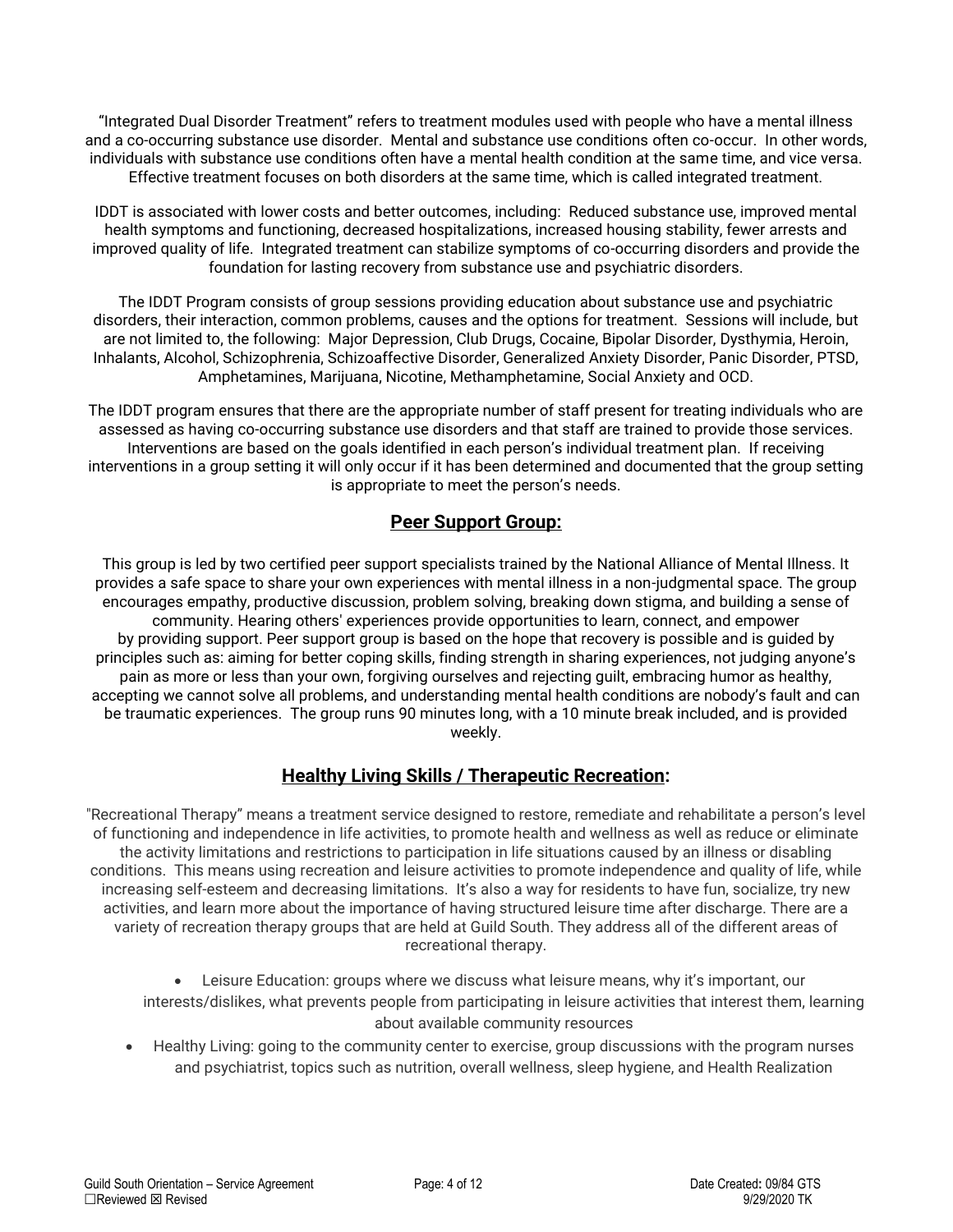- Social Skills: community outings, building social support, and other activities that allow the group to get to know one another and staff, encourage communication and teamwork; for example, games, ice breakers, visiting the Community Support Program
	- Arts & Crafts: community outings to museums, art shows, concerts or similar places, activities that promote self-expression, creativity, and often help with anxiety; for example, painting, ceramics, collages, woodworking
	- Sports & Outdoor Activities: community outings to local parks, community centers, and occasional sporting events, activities that encourage exploring nature and the community we live in such as walks, scavenger hunts, racquetball, and gardening
	- Treatment TV and Movies: watching movies or television shows during group to promote discussion about different topics, using movies and TV as a healthy way to fill free time
	- Other topics such as apartment rental information, pre-employment and job seeking skills, household management skills including chores and preparing nutritious and affordable meals and snacks, budgeting a fixed income and shopping for groceries and personal needs, meeting financial expectations and addressing debt / credit issues, bus education and how to set up rides for medical appointments, and other activities as deemed appropriate or suggested by residents or staff

#### **Family Support Services**

These are services provided by a Mental Health Practitioner, IRTS Program Supervisor, and/or Mental Health Professional. With your consent, staff will meet with you and your family members 2-3 times during your stay, or once a month, to provide support and education to family members, coordinate treatment, ensure accurate / effective communication, and foster the building of healthy relationships. Family members have the option of meeting with staff members on a more frequent basis if desired or needed.

#### **WRAP: Wellness Recovery Action Plan**

As part of our services, you will develop a WRAP with our Peer Support Specialist. This plan identifies resources (wellness tools and a daily maintenance plan) that you can utilize, signs that you may be struggling (triggers and early warning signs), and an overall recovery plan (crisis / relapse prevention plan.) This plan is developed in a holistic nature and addresses physical, emotional, and mental well-being. You will be encouraged to share your WRAP with the people who support you.

#### **Yoga**:

This group occurs weekly and is lead by staff who are familiar with yoga. Sometimes a video is used, as well. Yoga is a practice of poses and breathing techniques designed to strengthen and balance the body and the mind. Some of the many benefits of engagement in yoga practices include improved strength and flexibility, weight loss, and management of pain and chronic illnesses. Yoga has also been proven to be helpful with coping with mental health symptoms including stress, anxiety, insomnia, depression, and other common mood disorders. Our Yoga group consists of simple stretches while focusing on your breathing, and incorporates beginner-level poses that participants can do as they feel comfortable. This group is meant to assist with relaxation and stress, and is modified to accommodate each participant's needs. Everyone, regardless of physical limitations, will have the opportunity to participate in some way.

# **EXPECTATIONS OF TREATMENT PARTICIPATION**

Staff will meet with you and your case manager to review your goals regularly throughout your stay with us. You will be assigned to a **Primary Mental Health Practitioner** who will schedule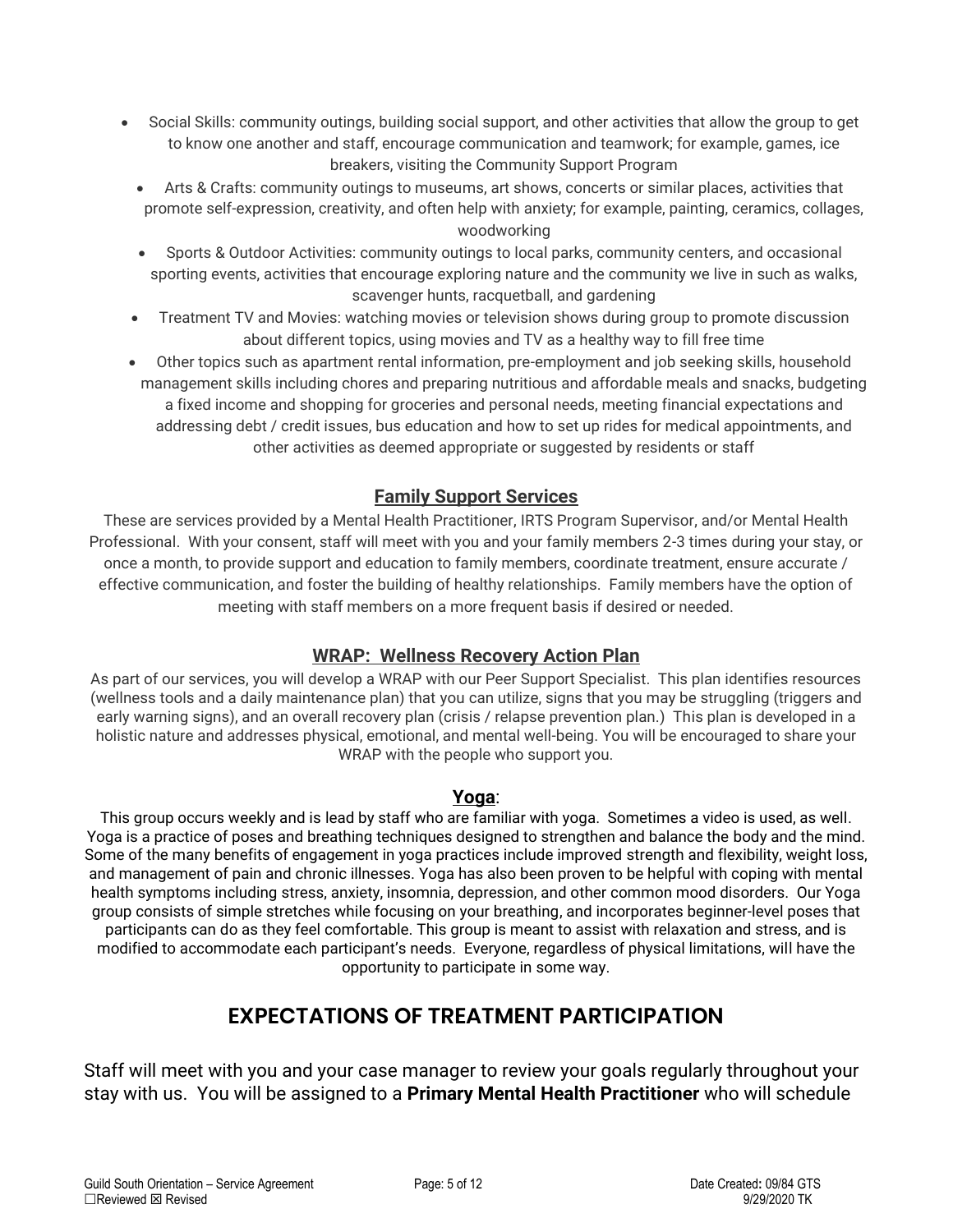these **ITP meetings**. Your strengths, needs and goals will be reviewed at these meetings and your **ITP (Individualized Treatment Plan)** will be changed / updated accordingly. These meetings will be held at 10 days, 30 days, 60 days and prior to discharge. They will also include a discussion about how long you will stay at Guild South and what your living arrangements will be after treatment. Your **Primary Mental Health Practitioner** will meet with you individually to help you accomplish your established goals.

During the first week here, you are on the "**buddy system**". This means, with permission from staff, you may take walks during free time within the local area (pharmacy, library, coffee shop) and you must be accompanied by a peer. The peer who goes with you needs to be another resident of the program and cannot be a visitor (friend or family member). The peer cannot be someone who is also on the buddy system. We do not allow two residents on the buddy system to leave the grounds together. For some, the team may extend the buddy system beyond the first week. For example, if you are struggling with confusion, thoughts of self-harm or urges to use substances, we may restrict you from leaving the grounds alone. You are required to inform staff before leaving the grounds. Staff will likely ask where you are going, what you will be doing and will remind you when you need to be back.

**Use of vehicles** is not permitted during your first week. After the first week, you and your team (IRTS staff, case manager, etc.) will assess if having access to your vehicle will help in achieving your goals. You will not be allowed to use your vehicle until your team approves it. If approved, the keys to your vehicle will be kept in a locked staff area. You will be expected to ask for them before leaving the grounds and must give them to staff upon your return. Staff reserves the right to restrict you from using your vehicle if you are not in compliance with the expectations of the program or if driving may pose a risk to you or others.

You will be asked to present an **autobiography** in group with your peers and staff when you've been here 3-4 weeks. A guideline and the due date will be provided to you at admission. You may choose your own format for the presentation, and you are not required to use the guideline or write any portion of the autobiography.

Everyone takes turns cooking and cleaning up after meals. In addition to doing this each week, you will also be asked to identify, plan and prepare a meal of your choice when you've been here 3-4 weeks. You may choose to make one of your favorite meals or may ask a friend or family member for help finding a recipe. The House Manager and Therapeutic Rec Specialist will be available to assist you as needed with your **resident choice meal**.

Here at IRTS we feel like residents can learn a lot from each other. At around 60 days, you will be asked to lead a one-hour group. It can be about anything therapeutic or educational - it can be a discussion group or an activity/recreation group. We call this the **resident-lead group**. Some examples of groups done by others include the benefits of exercise, learning how to play chess and how to speak another language. You will work with the Therapeutic Recreation Specialist ahead of time to determine your group topic, the agenda for it, what supplies are needed, and discussion questions.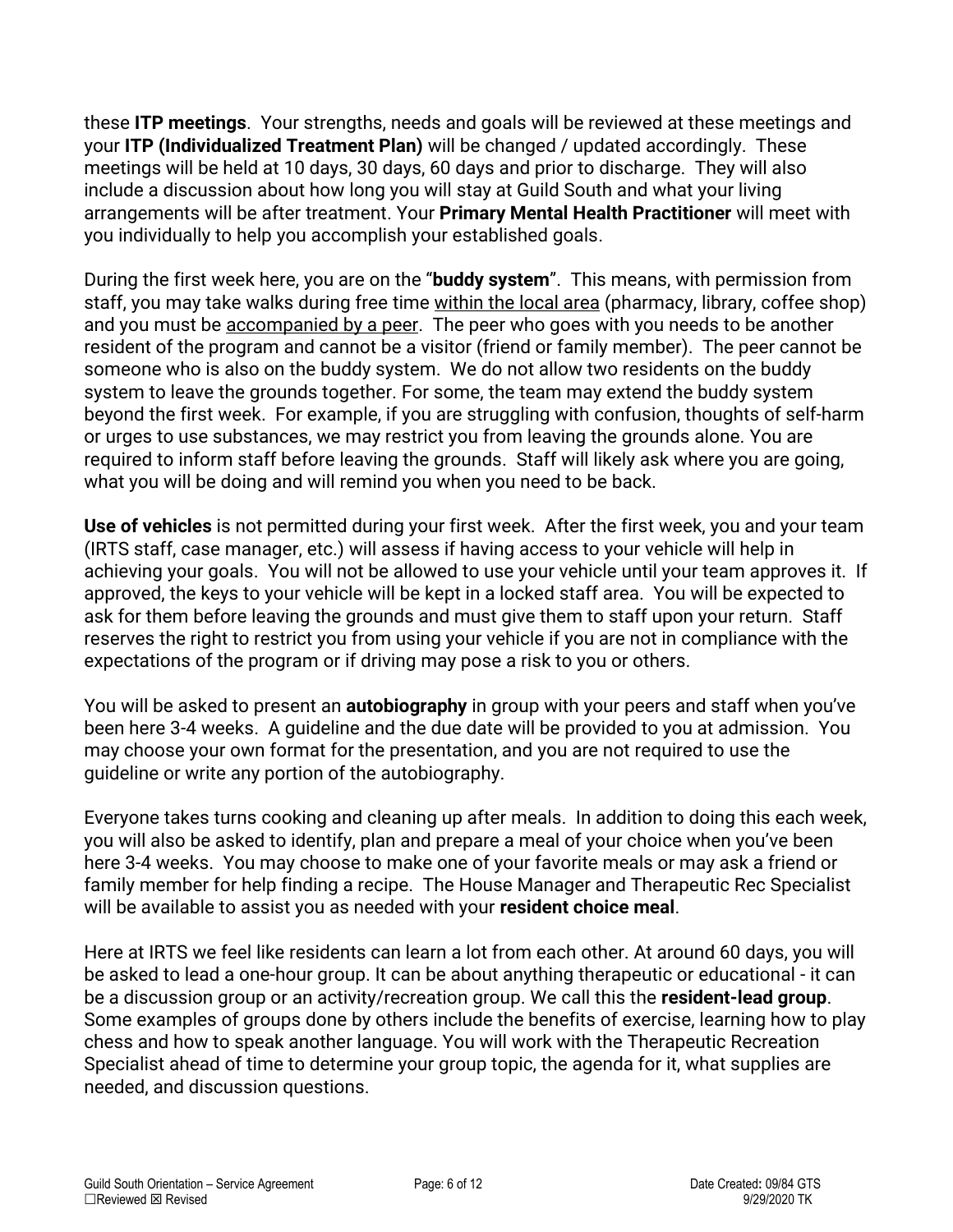Staff practice authenticity and strive to assist you in making recovery-focused decisions during your stay. This means that staff reserve the right to **question where you are going during free time** and to ask you not to participate in activities that are not recovery-focused. You **MUST** notify staff each time you plan to leave the grounds. Staff are required to conduct and document hourly checks, even during the overnight shifts, so please keep staff informed of your whereabouts. Curfew is 11:00pm every day.

You are expected to participate in all elements of treatment provided at Guild South. Following are weekday and weekend activity schedules. All residents are expected to be present in the facility during overnight hours. Absences must be approved by the IRTS Team Leader, RN, or on-call supervisor.

#### **GROUP RULES / EXPECTATIONS Guild South Residential Treatment Groups**

- 1) Be respectful of others, only one person talks at a time, no interrupting.
- 2) Group Trust: It is important that what is said in this group, stays in this group.
- 3) No phone use during groups, including personal cell phones. Staff may take your personal cell phone for 24 hours if you text, if it rings or if you answer it during group. Please keep it in your bedroom or silence the ring tone before group starts.
- 4) Feedback to peers must be sincere and constructive. Negative comments, noises or gestures will not be tolerated.
- 5) No eating during groups. Food and drinks are never allowed in the living room or van, with the exception of water, but you can have a beverage during other groups.
- 6) No smoking or smokeless tobacco is allowed during groups.
- 7) Please try to remain seated for the duration of the group; too much movement is disruptive to others. Groups that are longer than 60 minutes may include a brief (5min) break as needed.
- 8) Please participate actively in the groups.
- 9) Everyone is expected to be on time for groups, please plan smoke and bathroom breaks accordingly.
	- a. If you are 1-14 minutes late for group, you will be asked to remain seated for that same amount of time when group ends.
	- b. If you are 15+ minutes late, this will be considered an unexcused absence, and you will be restricted from leaving the grounds during free time.
	- c. If you're marked unexcused from a morning or afternoon group, you will be restricted from leaving the grounds for the remainder of the day. If you're marked unexcused from an evening group, you will be restricted from leaving the grounds for the entire following day. More than one unexcused absence in a week may result in additional consequences.
	- d. If illness prevents you from attending group, you are expected to meet with the nurse before the group. If a nurse isn't available, staff will consult with the oncall nurse. Group absence due to illness will prevent you from being able to leave the grounds the rest of the day. Depending on the nature of your illness, as well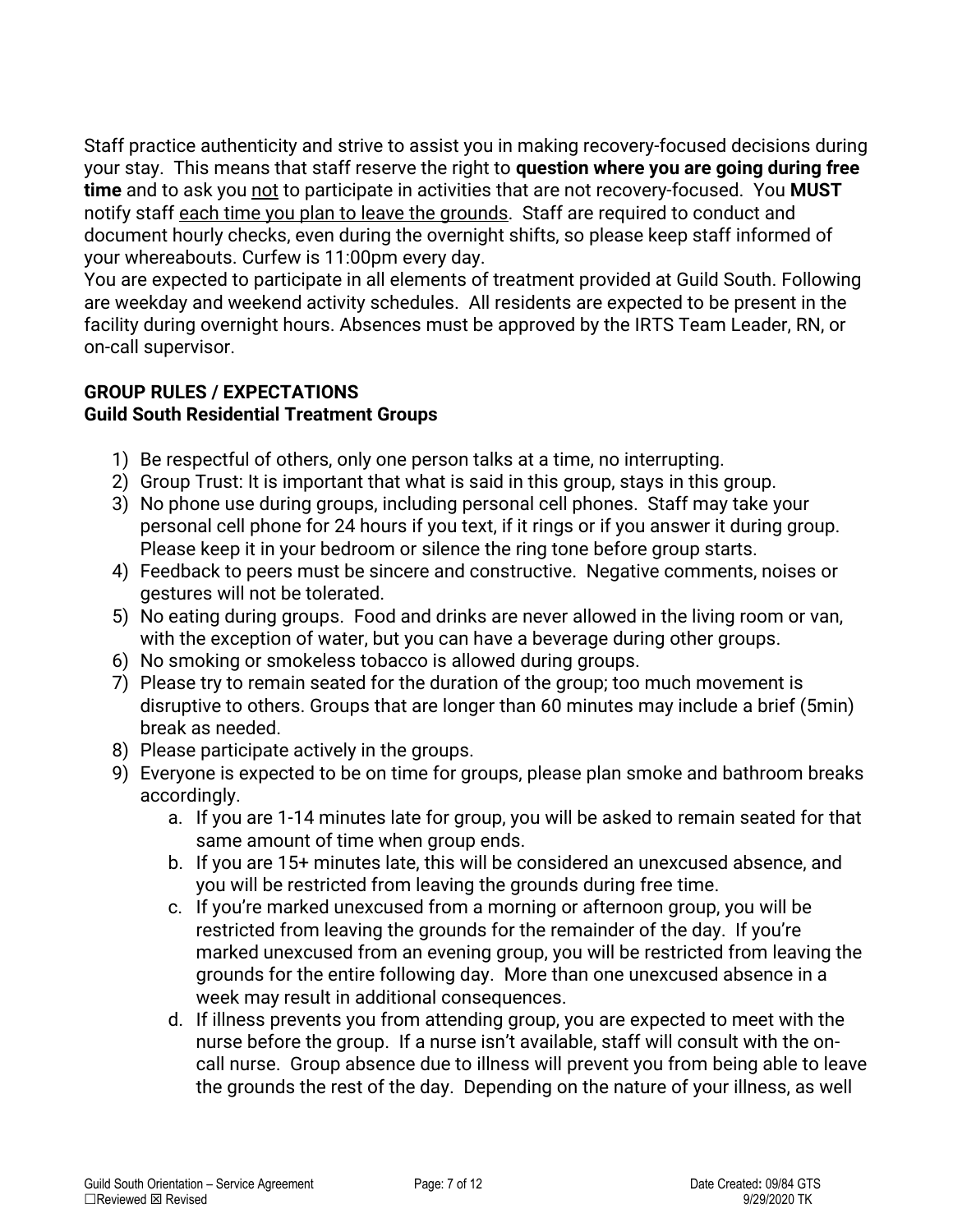as staff availability, you may or may not be allowed to remain in your bedroom. 10) Violations of these rules may result in you being asked to leave the group. This will be at staff discretion and you will be marked unexcused. You will not be allowed to smoke, eat or use the phone because your peers who are participating in group cannot do so either. After group, you will meet with IRTS staff and discuss the unexcused absence. As noted above, if you are marked unexcused you will be restricted from leaving the grounds. You will also be marked unexcused and restricted from leaving if you attend group but refuse to participate in it.

# **MEDICATION EDUCATION AND MONITORING**

Everyone served at Guild South will get assistance learning to manage prescribed medications. We want everyone to gain independence with medications and develop a system / routine for remembering them and communicating with your doctor while you are here.

Your medications will be kept in a locked staff area and all doses will be monitored by staff. You will be asked to take your medications with water and from a clear plastic cup to help staff ensure medication compliance. We may put other measures in place if we are concerned about adherence (ie: cheeking meds.)

You and staff can work together to evaluate how much help with medications you want and need (remembering doses, knowing the purposes of each medication, ordering refills from your pharmacy or doctor, etc.) Med-Ed is designed to respond to changing needs for assistance with medications. There are nurses available to help you with medication-related issues.

A physician's order is required at move-in regarding medications, including prescriptions and over the counter medications. A physician's order is required to change or discontinue medications and, also, to take your medications with you when you move out. Staff will return your medications to you upon discharge only if there are current physician orders. Any medications that are not currently ordered by your doctor will be disposed of according to Guild Incorporated's Medication Policy.

#### **Housing**

In addition to providing treatment services, Guild South offers rooms for both men and women in two adjacent houses in South St. Paul. The houses are centrally located, close to shopping, bus lines, the library, and the post office. The atmosphere here is warm and home-like, with 3- 6 people living in each house. All houses are air-conditioned and everyone in the program shares the responsibility for keeping the houses clean. Many people are sensitive to scents. Therefore, we prefer to host a scent-free environment at Guild South. Please refrain from using perfumes, colognes, etc. Staff will adhere to this request as well.

#### **Rooms**

The houses include both private rooms and rooms for double occupancy. All rooms are furnished, and bedding and towels are provided. Everyone brings their own clothing, toiletries and medications. Because space is limited and you may have to move to a different room, please be mindful of how much you bring with you and only bring what is necessary. You are welcome to bring an I-pod, I-pad, laptop or tablet, cell phone, etc. --- at your own risk. Please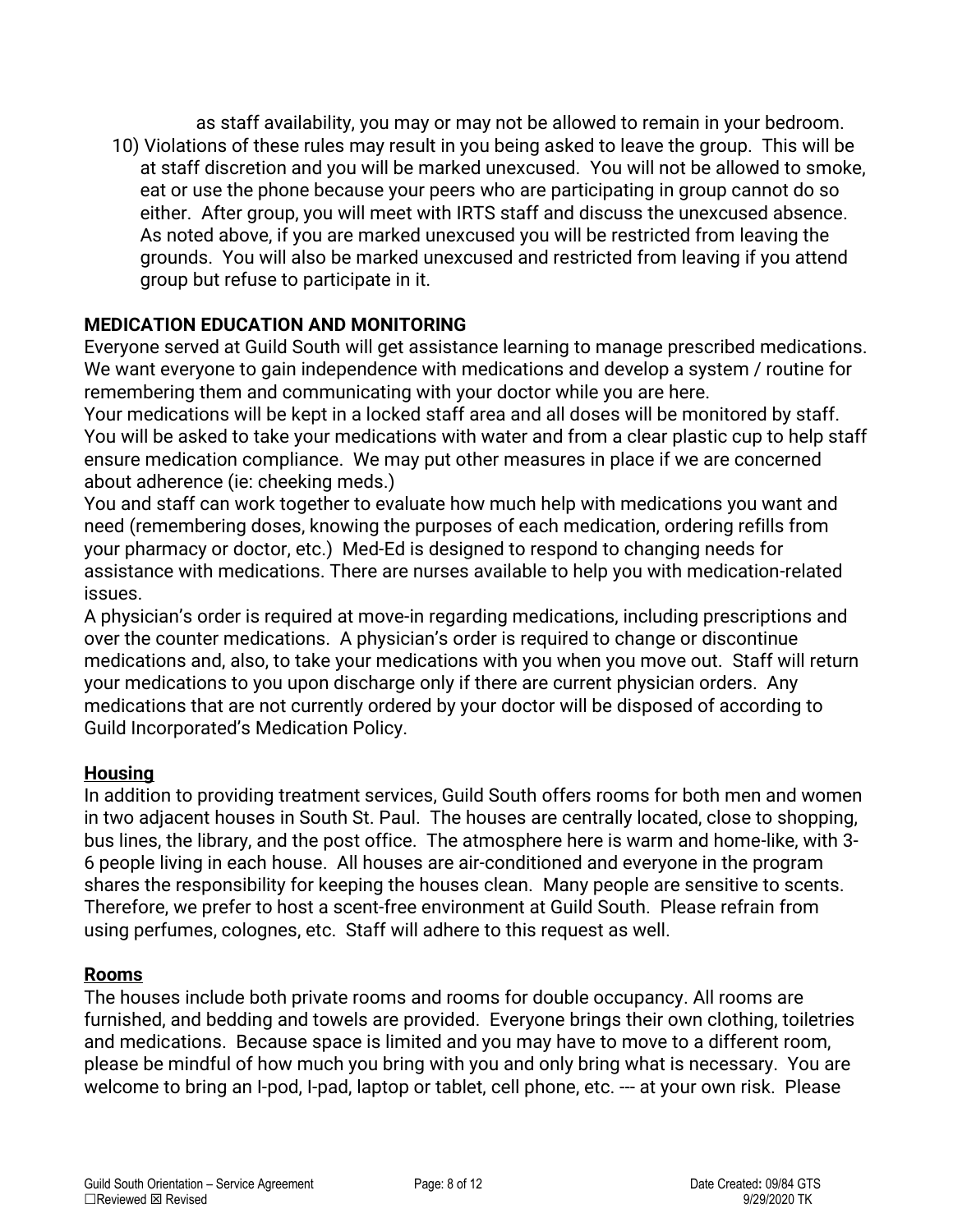keep valuables locked in your room. No open food/drink is allowed in your bedroom, unless medically necessary. Each bedroom has a bulletin board for your personal use. To avoid damaging the walls, please do not use tape, nails or tacks to display pictures or wall décor. Additionally, to be in compliance with the requirements of the fire marshall, we cannot allow the use of extension cords in your bedroom. Electrical strips / surge protectors can be used instead. Linens are washed every Monday. Staff will remind you to strip your bed and take the linens to the basement of 316. Staff will then provide you with a clean set of linens. Keeping a clean, organized and clutter-free bedroom is an expectation. Room checks will be done weekly or as needed. Guild South also reserves the right to inspect and enter resident bedrooms in case of emergency, suspected possession of weapons, illegal substances or alcohol**,** or to perform required maintenance. Regulatory agencies may need to enter rooms during their inspections**.** If you leave belongings here when you discharge, they will only be stored for you for up to 30 days. After 30 days they'll be disposed of.

#### **Meals & Housekeeping**

Three meals are provided daily. Everyone takes turns cooking and cleaning up after meals and staff are available to assist. House Manager will meet with you within the first week to complete orientation to housekeeping and kitchen chores. If you are unable to complete them as assigned, you need to meet with House Manager or staff.

Meals are served at 8:30am, 11:30am and 4:30pm. You are expected to be present for at least five dinners each week. Participation at dinner requires that you remain seated at the table for at least 15 minutes. Any resident who is on a special diet (i.e., diabetic, low fat) will meet with the staff RN and Household Coordinator to assure that their needs are met. In addition, your personal preferences will be honored (i.e. vegetarian, cultural, etc.)

#### **Laundry**

A washer, dryer and detergent are available free of cost in the basement of House 316. Everyone is responsible for washing their own clothing and towels weekly. Staff is available if you need assistance.

#### **Telephones**

There's a resident phone in each house, the number is 651-450-1783. Long distance phone calls may be made by using a calling card. Please limit calls to 10 minutes to be respectful of others.

#### **Internet**

Public Wifi is can be accessed under the network titled **GuildPublic** and with the password **Gui1dsouth** and is for resident and guest use. The network is monitored, and residents may have their devices blocked for inappropriate usage.

#### **Computer**

There is a computer available for resident use in House 318. Residents are asked to limit use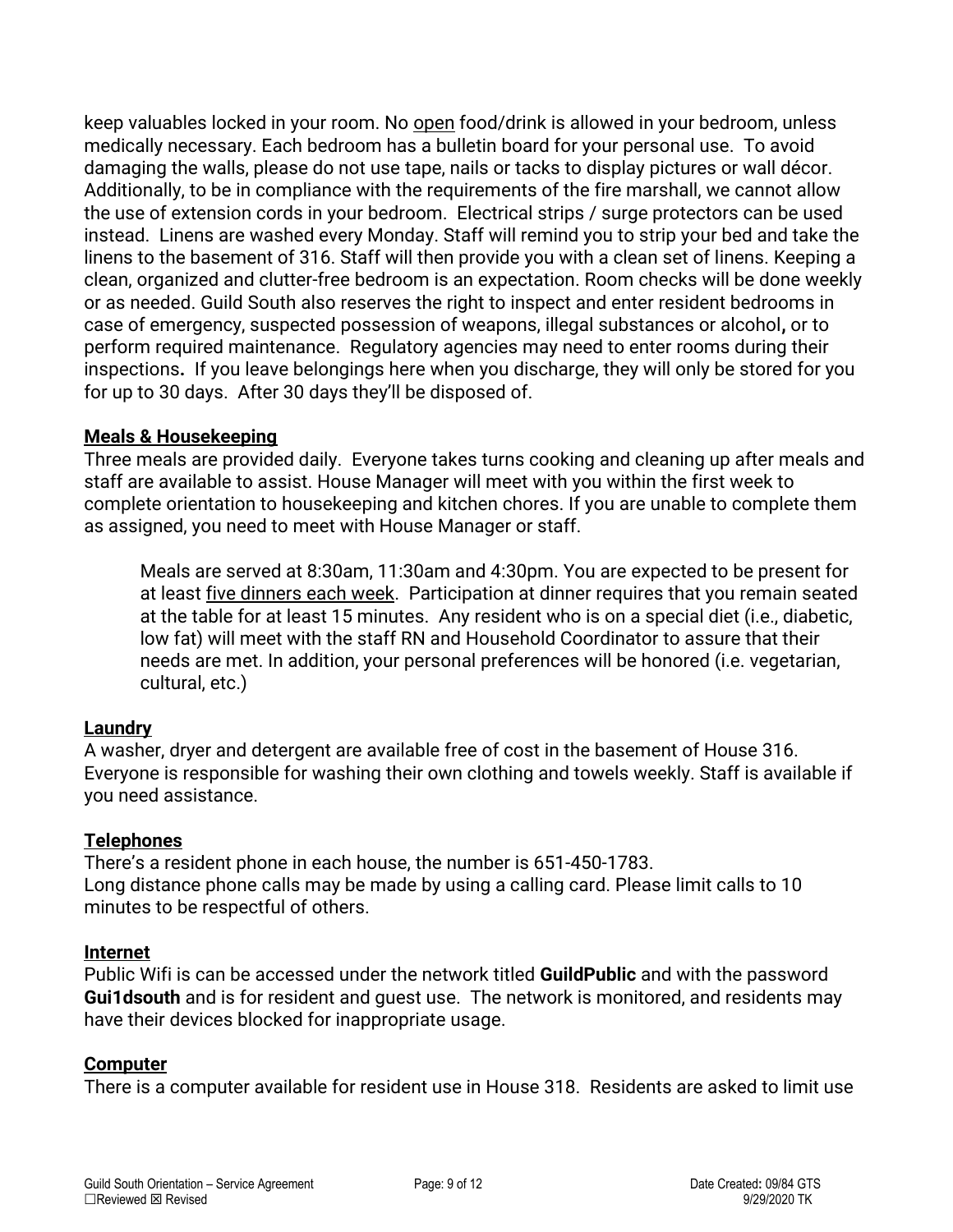to 20 minutes if others are waiting to use the computer. The computer is shut-off at midnight on weekdays and 2:00 am on weekends.

### **Television**

A television is available in each house for everyone to share. During business hours (8am to 5pm Monday through Friday) the volume should not be above 20 and the content should be PG-13. The TV is shut-off at midnight on weekdays and 2:00am on weekends. If you would like an exception made, discuss with staff.

#### **Smoking and Smokeless tobacco**

Cigarettes, chewing tobacco and E-cigarettes are allowed outside in the designated area. Dispose of cigarette butts in the proper containers and saliva / chewing tobacco only in a sealed container.

# **Caffeine Consumption and Energy Drinks**

Caffeine consumption is allowed at IRTS and is monitored by staff. Caffeine pills or medications that contain caffeine (Excedrin Migraine, Midol, etc.) must be in the nursing office and dispensed by staff as a PRN. If caffeine consumption from energy drinks, coffee, or other sources becomes a barrier to attending treatment effectively, staff reserve the right to limit the consumption of caffeine.

# **Your Responsibilities**

- 1. We expect you to be willing to participate in setting and working on individual goals to the extent that you are able. These goals and your anticipated discharge date will be determined by you, Guild South staff and your case manager or doctor. You will be expected to participate in IRTS groups and other treatment activities.
- 2. No alcohol or illegal drugs are allowed anywhere on the property. We expect that you and all other residents abstain from alcohol, illegal drugs, and medicines that are not ordered. We may ask you to cooperate with a urine toxicology screen (UA) randomly or if concerns arise. If substance use interferes with your ability to actively work on treatment goals and / or follow the expectations of the program, it may jeopardize your placement. Residents who appear intoxicated will be assessed and may be transported to detox or a local ER for safety.
- 3. Behaviors that cause conflict with others will be addressed on an individual basis. If problems continue, the individual(s) responsible may be asked to leave.

 4. Physical or verbal abuse, theft, and possession of weapons, will not be tolerated.

 5. Visitors are welcome during your free time. Your guests are your responsibility and are expected to follow the same rules as everyone else. Staff reserves the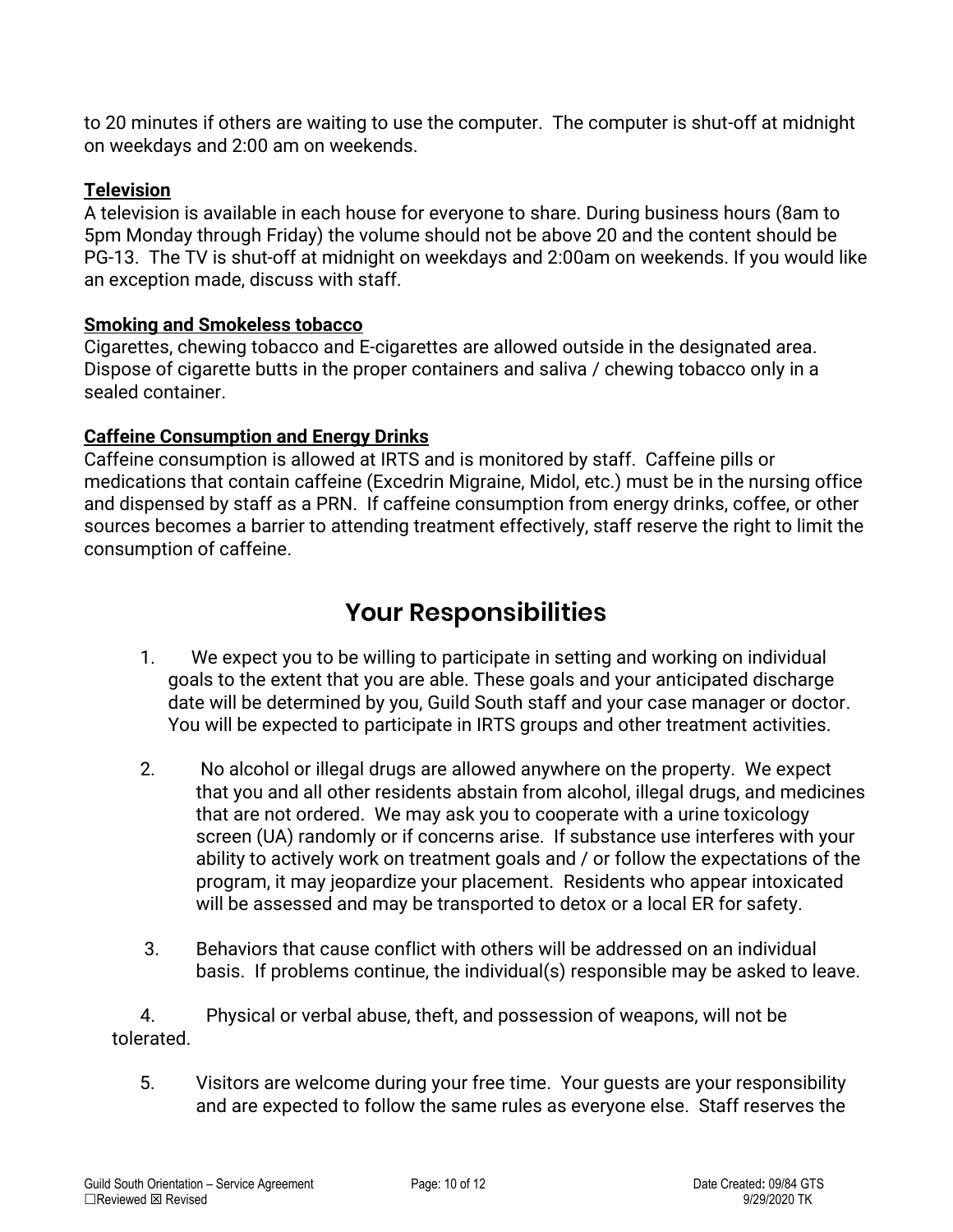right to ask your visitor to leave the grounds immediately if inappropriate behavior or rule violations occur. If visits continue to be problematic or concerning, your guest might be restricted from visiting for the duration of your treatment. No overnight guests are allowed at Guild South, and you may only visit in common areas, not in your bedroom.

- 6. Everyone is given house and bedroom keys at time of admission. If any of these are lost or stolen, you must pay for replacements. **Please keep your bedroom and house locked. Everyone is responsible for the security of their own belongings**. If you wish, there is a locked staff area in which you can secure cash, credit cards, or other valuables. These items will only be locked in this area with your consent. Do not admit strangers into the houses. If you do not know the person at the door, please consult staff.
- 7. Out of respect for each other, we ask all residents to attend to hygiene and appropriate dress**.**
- 8. It is expected that residents do not get involved with other residents sexually or romantically as this may interfere with treatment and recovery.

### **Under Minnesota Statute 504.22, it is required you be advised of the following information:**

Julie Bluhm, Chief Executive Officer, Guild Incorporated, 130 South Wabasha St., Ste. 90, St. Paul, MN 55107, is authorized to manage the premises. Guild Incorporated, 130 South Wabasha St., Ste. 90, St. Paul, MN 55107, is the owner of these premises and Julie Bluhm, Chief Exective Officer, Guild Incorporated, 130 South Wabasha St., Ste. 90, St. Paul, MN 55107, is authorized as the agent to collect payment for room and board, accept service of process, and receive and give receipt of notices and demands.